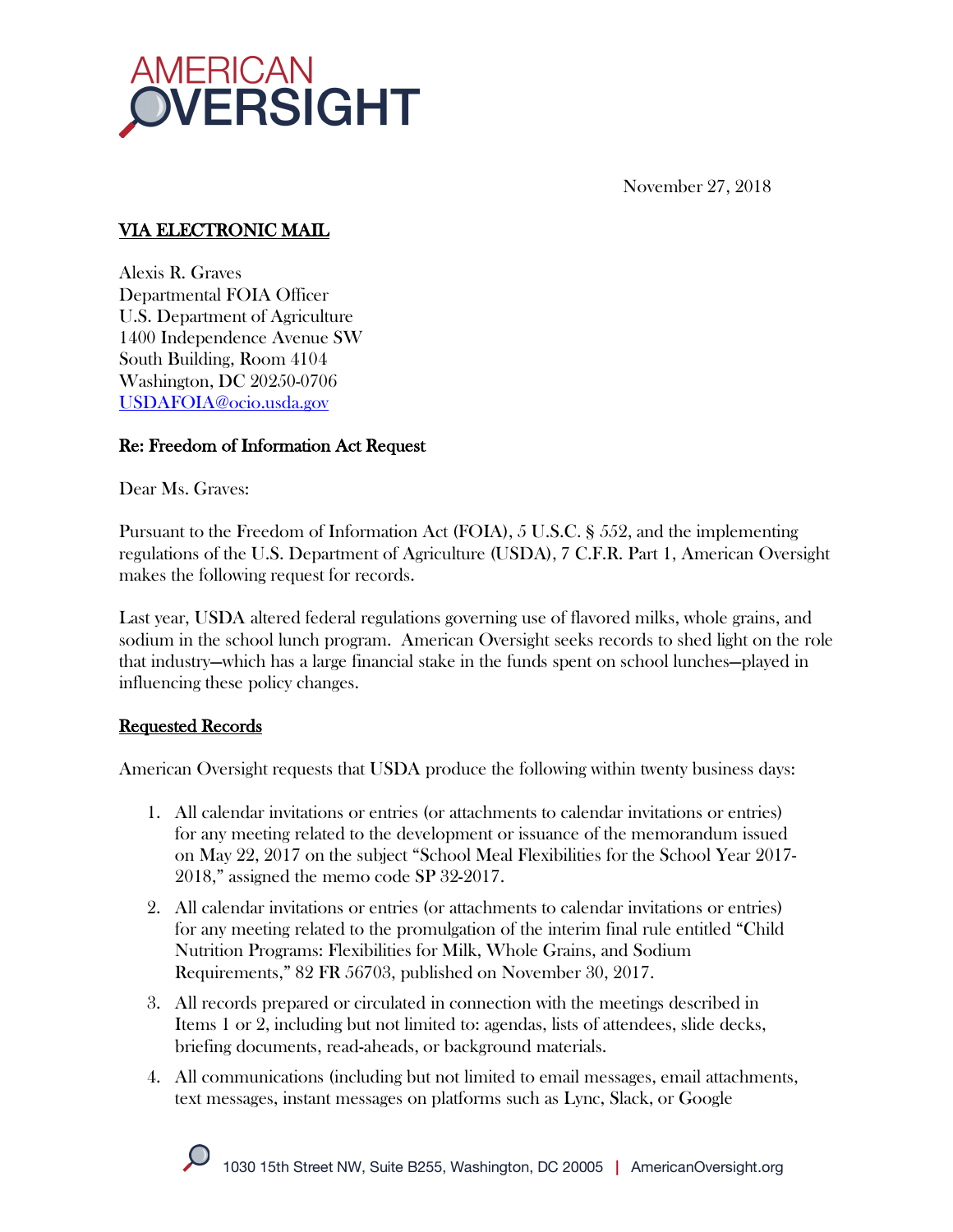Hangouts) including at least one person identified in Column A below (or any person acting on their behalf) and at least one person or entity identified in Column B below and related to nutritional requirements, standards, or limitations for sodium, whole grains, sugar, or sweetened milk in Child Nutrition Programs. This request includes, but is not limited to, correspondence related to (a) the May 22, 2017 memorandum described in Item 1; (b) the interim final rule described in Item 2; or (c) the Healthy Hunger-Free Kids Act (or "HHFKA").

For both requests, the search should include individuals and entities in Category B as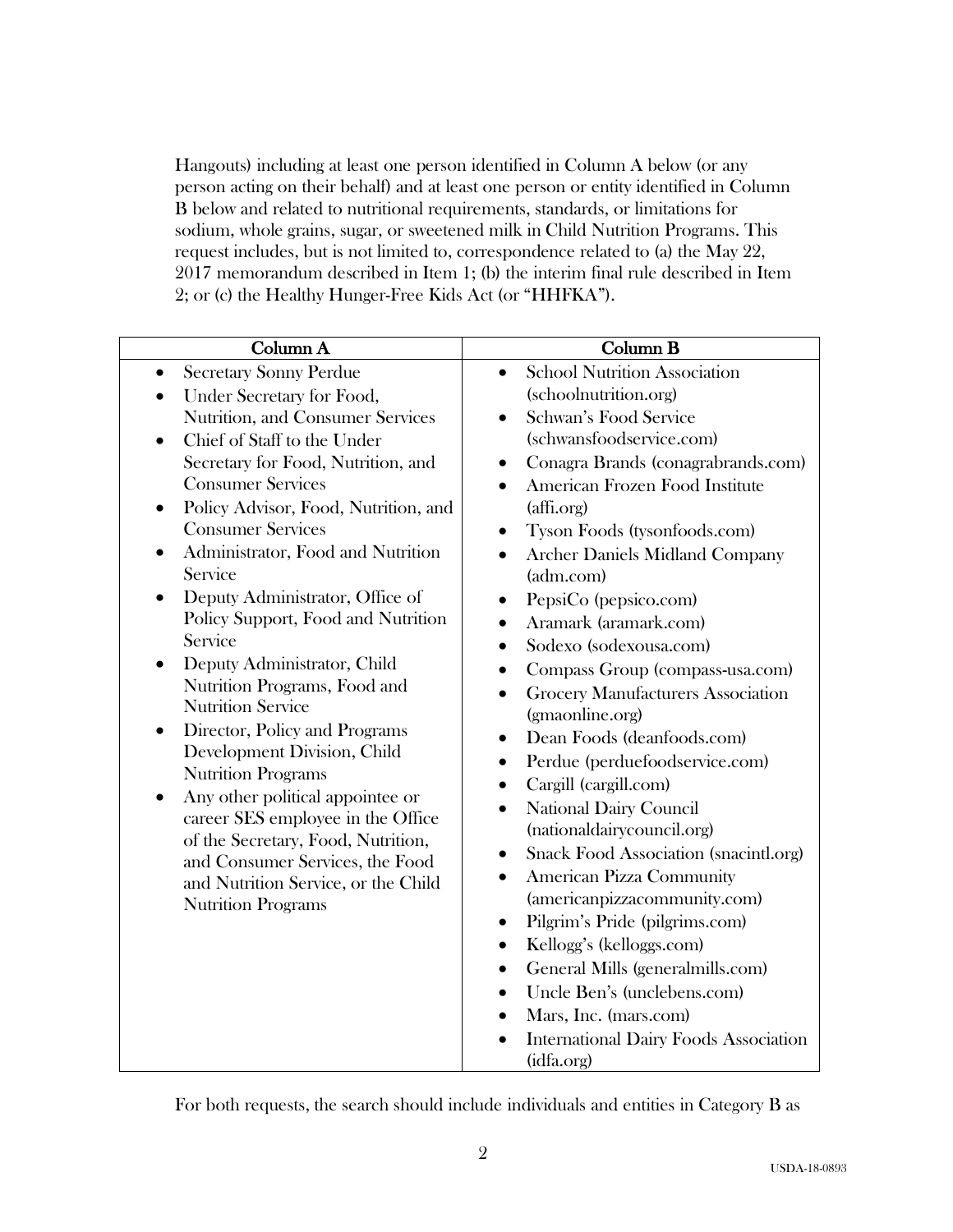search terms, and as entries in the to/from/cc/bcc fields of emails or calendar entries/invitations, and as participants in text, chat, or instant messages (including group texts, chats, or instant messages). The search should include any individuals serving in the roles listed above in either an acting or a permanent capacity.

American Oversight requests records from January 20, 2017, through December 31, 2017, for Items 1-3 of this request and records from January 20, 2017, through the date of the search for Item 4.

In addition to the records requested above, American Oversight also requests records describing the processing of this request, including records sufficient to identify search terms used and locations and custodians searched and any tracking sheets used to track the processing of this request. If your agency uses FOIA questionnaires or certifications completed by individual custodians or components to determine whether they possess responsive materials or to describe how they conducted searches, we also request any such records prepared in connection with the processing of this request.

American Oversight seeks all responsive records regardless of format, medium, or physical characteristics. In conducting your search, please understand the terms "record," "document," and "information" in their broadest sense, to include any written, typed, recorded, graphic, printed, or audio material of any kind. We seek records of any kind, including electronic records, audiotapes, videotapes, and photographs, as well as letters, emails, facsimiles, telephone messages, voice mail messages and transcripts, notes, or minutes of any meetings, telephone conversations or discussions. Our request includes any attachments to these records. No category of material should be omitted from search, collection, and production.

Please search all records regarding agency business. You may not exclude searches of files or emails in the personal custody of your officials, such as personal email accounts. Records of official business conducted using unofficial systems or stored outside of official files are subject to the Federal Records Act and FOIA.<sup>1</sup> It is not adequate to rely on policies and procedures that require officials to move such information to official systems within a certain period of time; American Oversight has a right to records contained in those files even if material has not yet been moved to official systems or if officials have, through negligence or willfulness, failed to meet their obligations.<sup>2</sup>

 

 $^1$  See Competitive Enter. Inst. v. Office of Sci. & Tech. Policy, 827 F.3d 145, 149–50 (D.C. Cir. 2016); cf. Judicial Watch, Inc. v. Kerry, 844 F.3d 952, 955–56 (D.C. Cir. 2016). 2

<sup>&</sup>lt;sup>2</sup> See Competitive Enter. Inst. v. Office of Sci. & Tech. Policy, No. 14-cv-765, slip op. at 8 (D.D.C. Dec. 12, 2016) ("The Government argues that because the agency had a policy requiring [the official] to forward all of his emails from his [personal] account to his business email, the [personal] account only contains duplicate agency records at best. Therefore, the Government claims that any hypothetical deletion of the [personal account] emails would still leave a copy of those records intact in [the official's] work email. However, policies are rarely followed to perfection by anyone. At this stage of the case, the Court cannot assume that each and every work-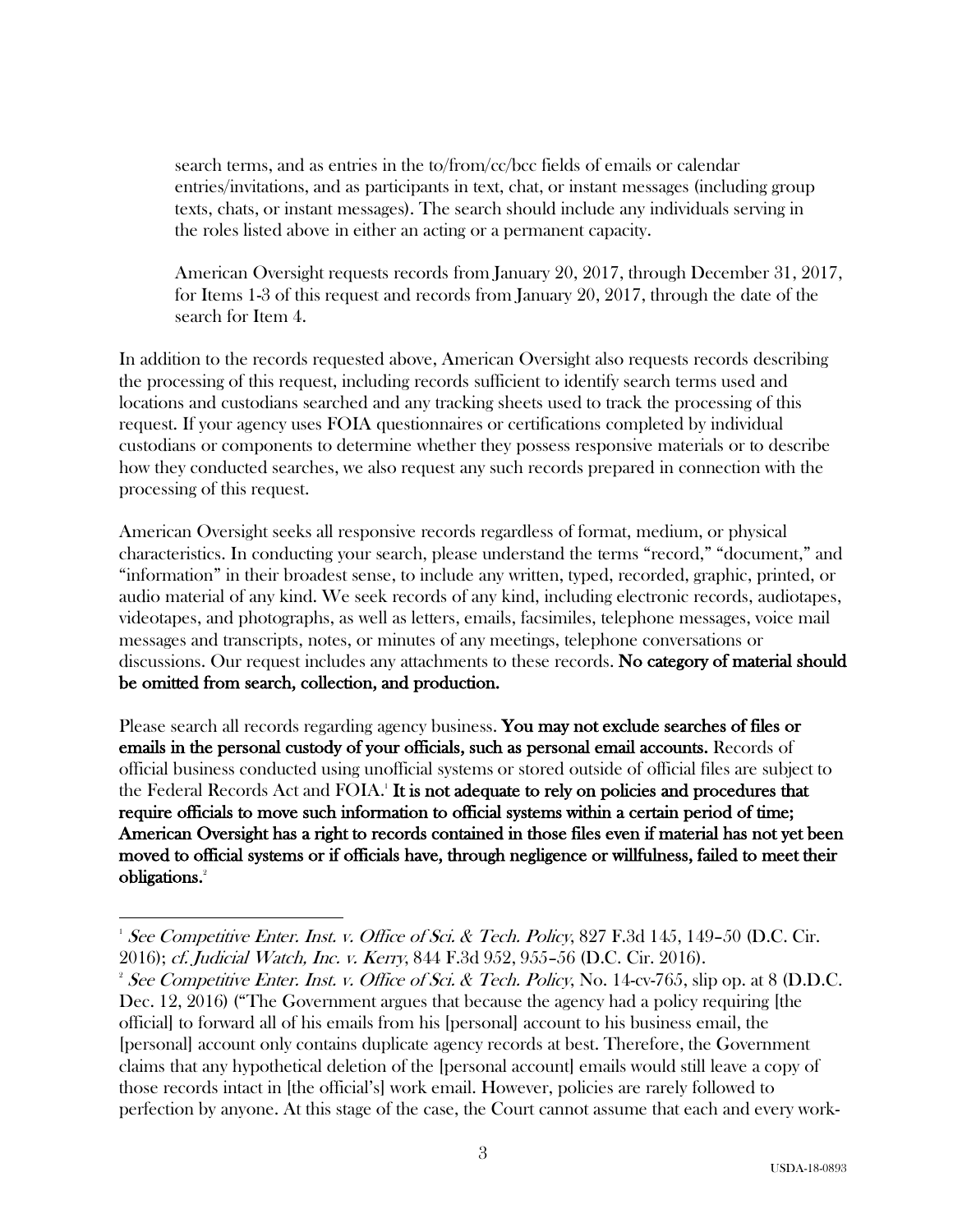In addition, please note that in conducting a "reasonable search" as required by law, you must employ the most up-to-date technologies and tools available, in addition to searches by individual custodians likely to have responsive information. Recent technology may have rendered your agency's prior FOIA practices unreasonable. In light of the government-wide requirements to manage information electronically by the end of 2016, it is no longer reasonable to rely exclusively on custodian-driven searches.<sup>3</sup> Furthermore, agencies that have adopted the National Archives and Records Administration (NARA) Capstone program, or similar policies, now maintain emails in a form that is reasonably likely to be more complete than individual custodians' files. For example, a custodian may have deleted a responsive email from his or her email program, but your agency's archiving tools would capture that email under Capstone. Accordingly, American Oversight insists that your agency use the most up-to-date technologies to search for responsive information and take steps to ensure that the most complete repositories of information are searched. American Oversight is available to work with you to craft appropriate search terms. **However, custodian** searches are still required; agencies may not have direct access to files stored in .PST files, outside of network drives, in paper format, or in personal email accounts.

Under the FOIA Improvement Act of 2016, agencies must adopt a presumption of disclosure, withholding information "only if . . . disclosure would harm an interest protected by an exemption" or "disclosure is prohibited by law."4 If it is your position that any portion of the requested records is exempt from disclosure, American Oversight requests that you provide an index of those documents as required under Vaughn v. Rosen, 484 F.2d 820 (D.C. Cir. 1973), cert. denied, 415 U.S. 977 (1974). As you are aware, a *Vaughn* index must describe each document claimed as exempt with sufficient specificity "to permit a reasoned judgment as to whether the material is actually exempt under FOIA."<sup>5</sup> Moreover, the *Vaughn* index "must describe *each* document or portion thereof withheld, and for each withholding it must discuss the consequences of disclosing the sought-after information."6 Further, "the withholding agency must supply 'a relatively detailed justification, specifically identifying the reasons why a particular exemption is relevant and correlating those claims with the particular part of a withheld document to which they apply.'"

memorandum-managing-government-records; Office of Mgmt. & Budget, Exec. Office of the President, Memorandum for the Heads of Executive Departments & Independent Agencies, "Managing Government Records Directive," M-12-18 (Aug. 24, 2012),

 

related email in the [personal] account was duplicated in [the official's] work email account." (citations omitted)).

<sup>3</sup> Presidential Memorandum—Managing Government Records, 76 Fed. Reg. 75,423 (Nov. 28, 2011), https://obamawhitehouse.archives.gov/the-press-office/2011/11/28/presidential-

https://www.archives.gov/files/records-mgmt/m-12-18.pdf. 4

 $4$  FOIA Improvement Act of 2016 § 2 (Pub. L. No. 114–185).

 $5$  Founding Church of Scientology v. Bell, 603 F.2d 945, 949 (D.C. Cir. 1979).

 $6$  King v. U.S. Dep't of Justice, 830 F.2d 210, 223–24 (D.C. Cir. 1987) (emphases in original).

<sup>&</sup>lt;sup>7</sup> Id. at 224 (citing Mead Data Central, Inc. v. U.S. Dep't of the Air Force, 566 F.2d 242, 251 (D.C. Cir. 1977)).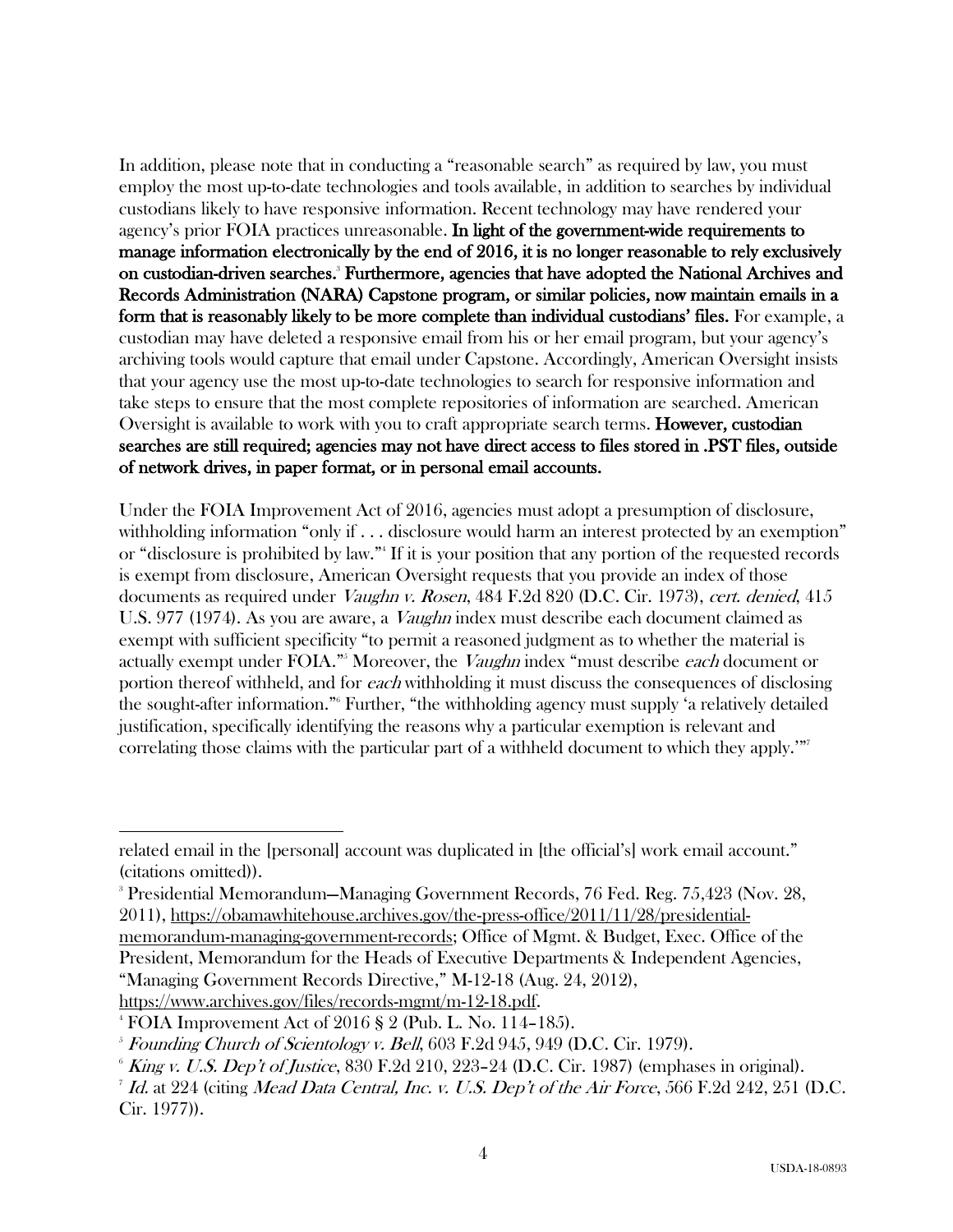In the event some portions of the requested records are properly exempt from disclosure, please disclose any reasonably segregable non-exempt portions of the requested records. If it is your position that a document contains non-exempt segments, but that those non-exempt segments are so dispersed throughout the document as to make segregation impossible, please state what portion of the document is non-exempt, and how the material is dispersed throughout the document.<sup>8</sup> Claims of nonsegregability must be made with the same degree of detail as required for claims of exemptions in a Vaughn index. If a request is denied in whole, please state specifically that it is not reasonable to segregate portions of the record for release.

You should institute a preservation hold on information responsive to this request. American Oversight intends to pursue all legal avenues to enforce its right of access under FOIA, including litigation if necessary. Accordingly, you are on notice that litigation is reasonably foreseeable.

To ensure that this request is properly construed, that searches are conducted in an adequate but efficient manner, and that extraneous costs are not incurred, American Oversight welcomes an opportunity to discuss its request with you before you undertake your search or incur search or duplication costs. By working together at the outset, American Oversight hopes to decrease the likelihood of costly and time-consuming litigation in the future.

Where possible, please provide responsive material in electronic format by email or in PDF or TIF format on a USB drive. Please send any responsive material being sent by mail to American Oversight, 1030 15th Street NW, Suite B255, Washington, DC 20005. If it will accelerate release of responsive records to American Oversight, please also provide responsive material on a rolling basis.

# Fee Waiver Request

In accordance with 5 U.S.C. §  $552(a)(4)(A)(iii)$  and 7 C.F.R. Part 1, Subpart A, Appendix A, Section 6, American Oversight requests a waiver of fees associated with processing this request for records. Disclosure of the requested information is in the public interest as it is likely to contribute significantly to public understanding of government operations and activities. <sup>9</sup> The disclosure of information sought under this request will document and reveal the operations of the federal government, including how USDA officials make policy affecting the health of American school children and the degree of influence companies with financial stakes in those policy outcomes have on USDA's decisions. This information is not currently publicly available, and its disclosure would be of interest to the general public—especially the millions of American families whose children attend public schools.

 

 $^{\circ}$  *Mead Data Central, 566 F.2d at 261.* 

 $97$  C.F.R. Part 1, Subpart A, Appendix A, Section  $6(a)(1)(i)$ -(iv); see, e.g., McClellan Ecological Seepage Situation v. Carlucci, 835 F.2d 1282, 1285 (9th Cir. 1987).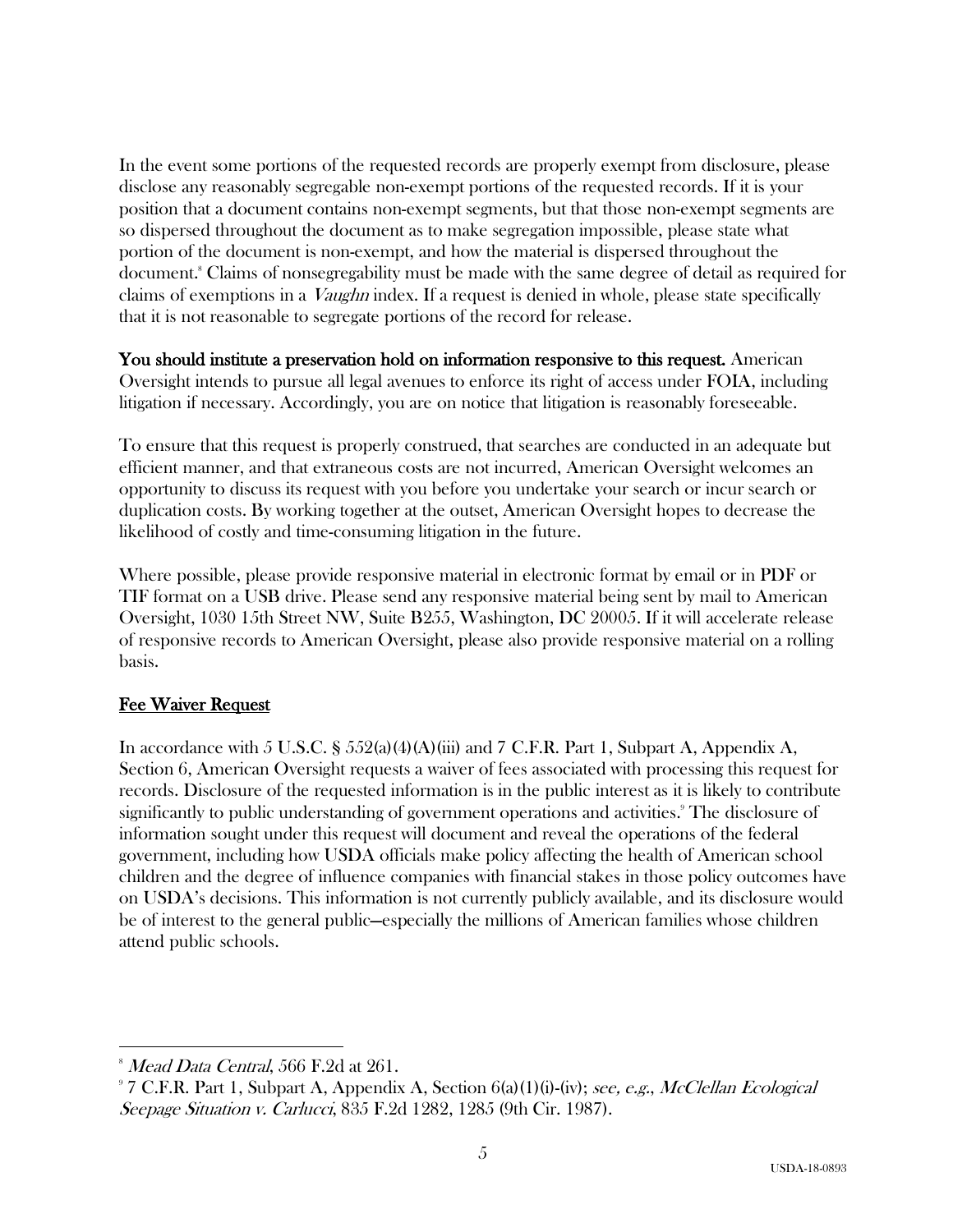In addition, this request is primarily and fundamentally not for commercial purposes, but rather the primary interest is in public disclosure of responsive records.<sup>10</sup> As a  $501(c)(3)$  nonprofit, American Oversight does not have a commercial purpose and the release of the information requested is not in American Oversight's financial interest. American Oversight's mission is to promote transparency in government, to educate the public about government activities, and to ensure the accountability of government officials. American Oversight uses the information gathered, and its analysis of it, to educate the public through reports, press releases, or other media. American Oversight also makes materials it gathers available on its public website and promotes their availability on social media platforms, such as Facebook and Twitter.<sup>11</sup> American Oversight has demonstrated its commitment to the public disclosure of documents and creation of editorial content. For example, after receiving records regarding an ethics waiver received by a senior DOJ attorney,<sup>12</sup> American Oversight promptly posted the records to its website and published an analysis of what the records reflected about DOJ's process for ethics waivers.13 As another example, American Oversight has a project called "Audit the Wall," where the organization is gathering and analyzing information and commenting on public releases of information related to the administration's proposed construction of a barrier along the U.S.- Mexico border.<sup>14</sup>

Accordingly, American Oversight qualifies for a fee waiver.

## **Conclusion**

 

We share a common mission to promote transparency in government. American Oversight looks forward to working with your agency on this request. If you do not understand any part of this request, have any questions, or foresee any problems in fully releasing the requested records, please contact Beth France at foia@americanoversight.org or (202) 897-2465. Also, if American

 $10^{\circ}$  7 C.F.R. Part 1, Subpart A, Appendix A, Section 6(a)(1)(v)-(vi).

 $11$  American Oversight currently has approximately 12,000 page likes on Facebook and 49,000 followers on Twitter. American Oversight, FACEBOOK, https://www.facebook.com/weareoversight/ (last visited Nov. 27, 2018); American Oversight (@weareoversight), TWITTER, https://twitter.com/weareoversight (last visited Nov. 27, 2018).

<sup>&</sup>lt;sup>12</sup> DOJ Civil Division Response Noel Francisco Compliance, AMERICAN OVERSIGHT, https://www.americanoversight.org/document/doj-civil-division-response-noel-franciscocompliance.

 $13$  Francisco & the Travel Ban: What We Learned from the DOJ Documents, AMERICAN OVERSIGHT, https://www.americanoversight.org/francisco-the-travel-ban-what-we-learned-from-thedoj-documents.

 $\overline{1/4}$  Audit the Wall, AMERICAN OVERSIGHT, https://www.americanoversight.org/investigation/auditthe-wall.